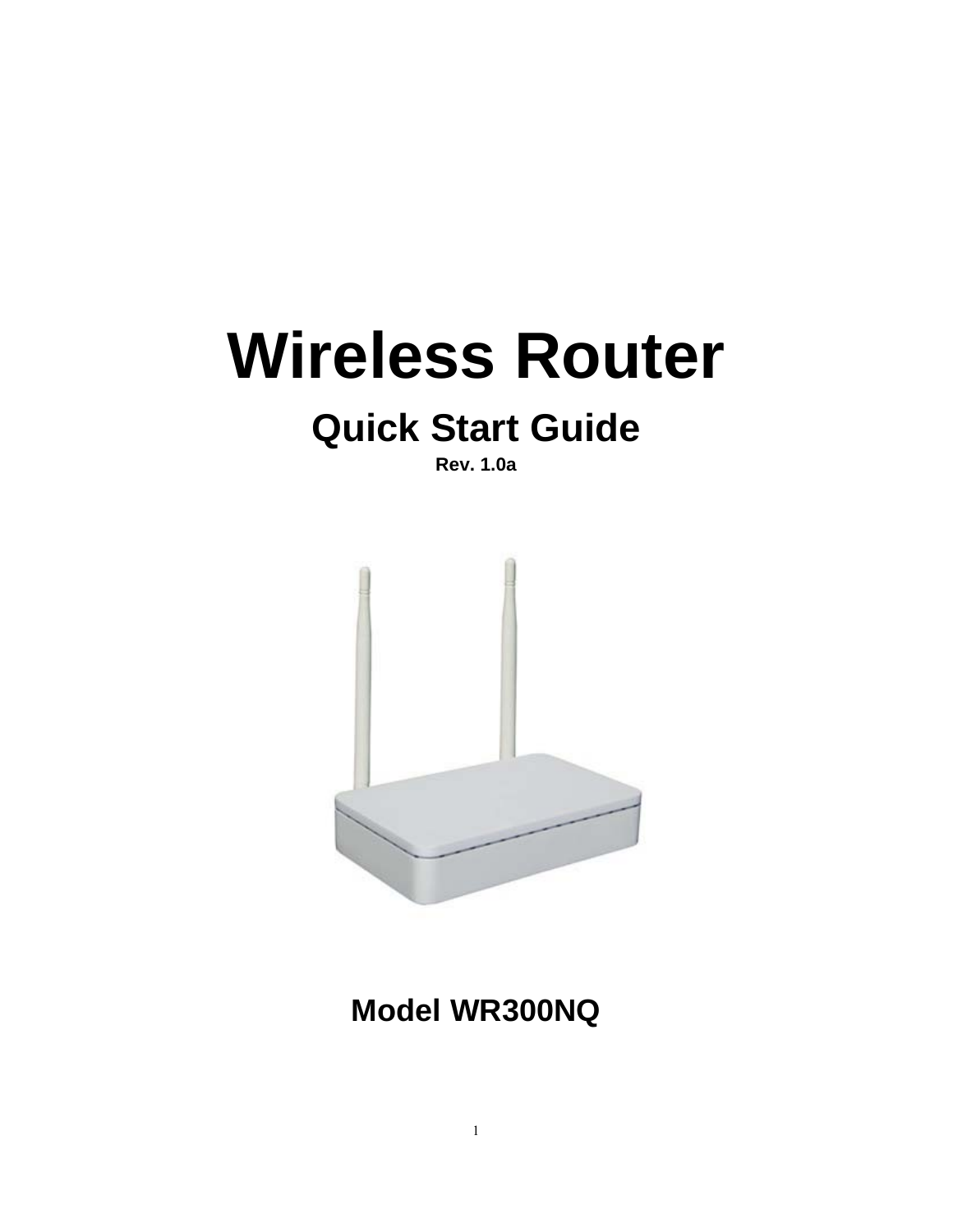### **Step One: Hardware Connection**

1. If you have xDSL Broadband internet access, connect your hardware as shown in the following diagram:



2. If you have Residential Broadband internet access, connect your hardware as shown in the following diagram:

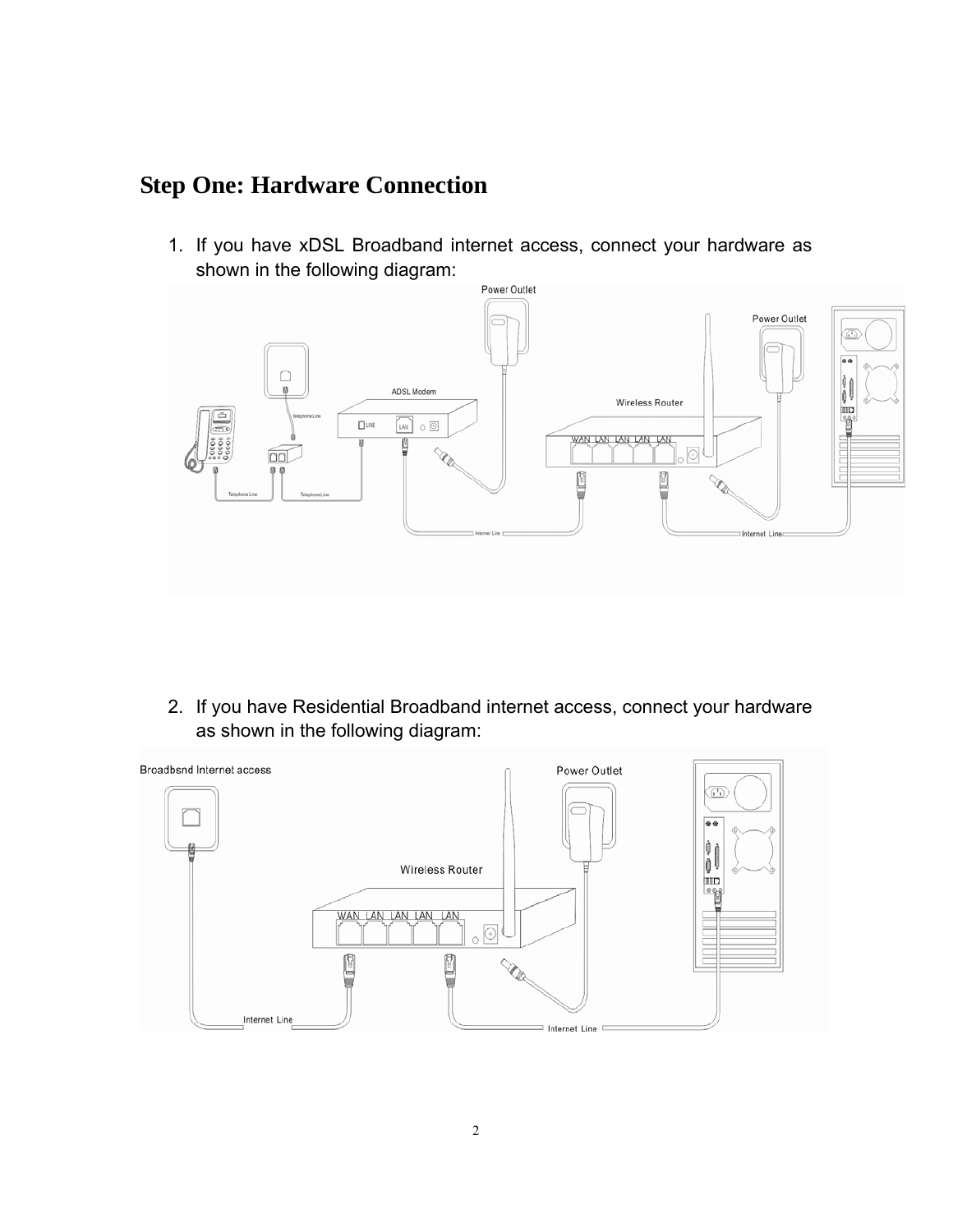After the hardware connections have been completed, check the status of the LED Indicators using the following table:

| LED              | <b>Description</b>    | <b>Normal Status</b> |
|------------------|-----------------------|----------------------|
| <b>Indicator</b> |                       |                      |
| <b>POWER</b>     | <b>Power Status</b>   | Steady Light         |
|                  | Indicator             |                      |
|                  |                       |                      |
| SYS              | System status         | Steady Light or      |
|                  | Indicator             | Slow Flashing        |
| WLAN             | Wireless Status       | Steady Light or      |
|                  | Indicator             | Slow Flashing        |
| <b>WPS</b>       | Wi-Fi protected       | Steady Light or      |
|                  | status indicator      | <b>Flashing When</b> |
|                  |                       | Pairing              |
| WAN              | <b>Broadband</b>      | Steady Light or      |
|                  | <b>Network Status</b> | Slow Flashing        |
|                  | Indicator             |                      |
| 1-4 LAN          | LAN (Local Area       | Steady<br>Light or   |
| Port             | Network)              | Slow Flashing        |
|                  | indicator             |                      |

### $\mathbf{D}$

Note: If the LED indicator is not displaying a "Normal Status" as described in the table above, please check the associated hardware and connections.

#### Safety Notice

- ¾ Operating Position: The device should be placed on a flat horizontal surface, or secured safely to a wall.
- $\triangleright$  Operate equipment away from heat sources.
- $\triangleright$  Provide good air ventilation.
- $\triangleright$  Keep away from water and damp areas.
- ¾ Disconnect power from the device during severe thunderstorms.
- $\triangleright$  Use only the included AC power adapter.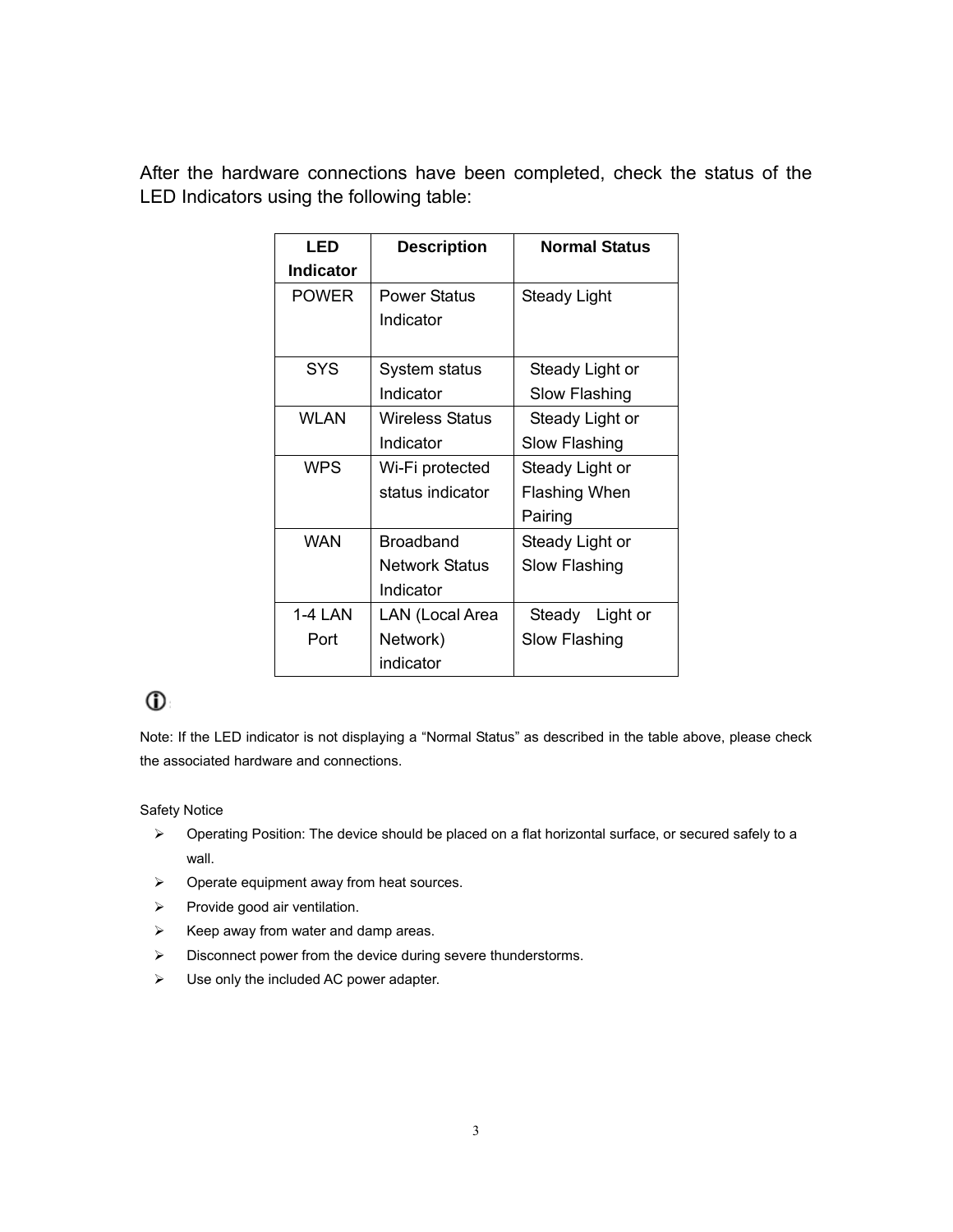## **Step Two: Set up the computer**

- **Installation on a Windows 2000 or Windows XP system**
- 1. Right click on "My Network Places" and choose "Properties".



2. Right click on "local Area Connection" and choose "Properties".

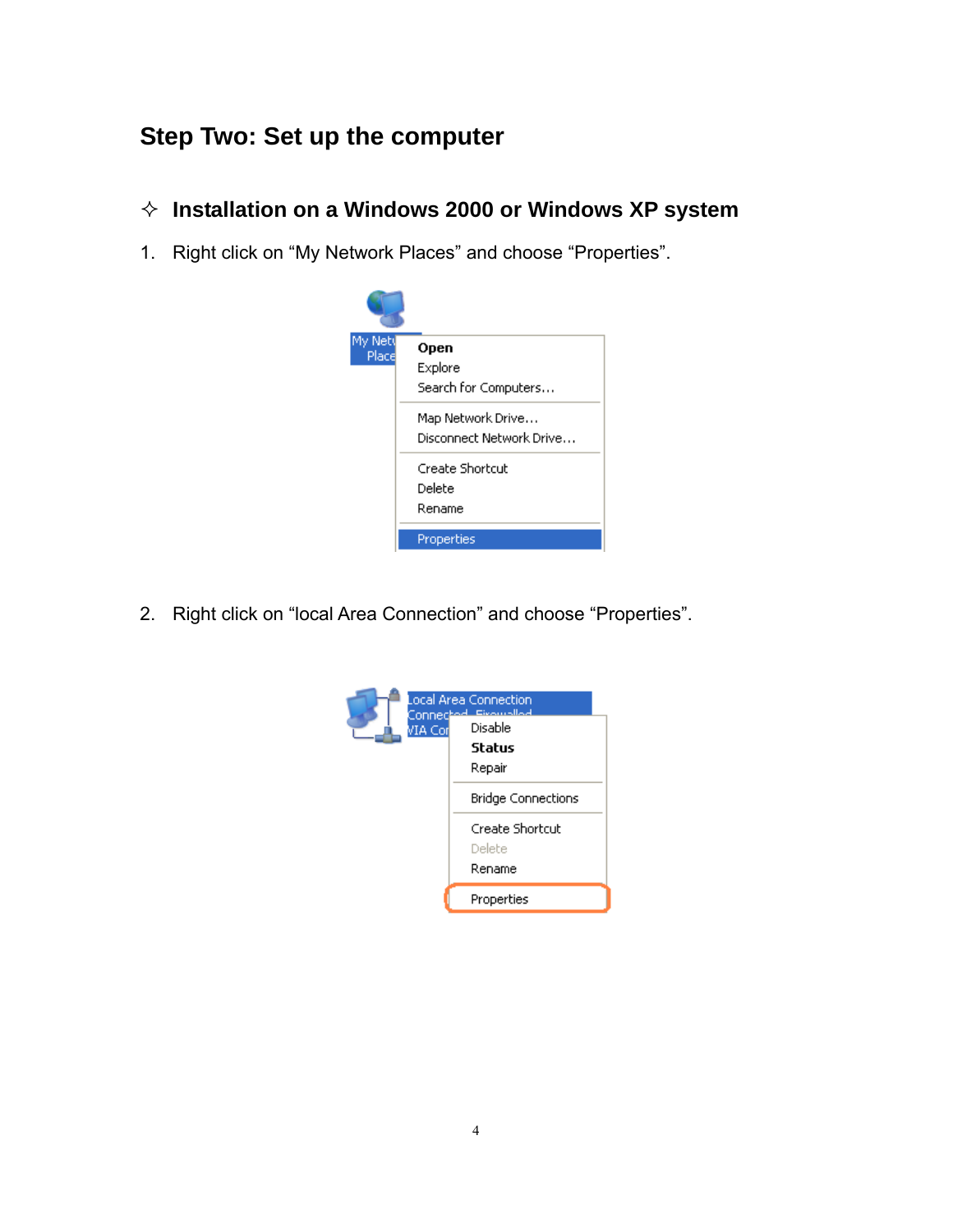3. Double click on "**Internet Protocol (TCP/IP)"**

| <b>4. Local Area Connection Properties</b>                                                                                                                        |
|-------------------------------------------------------------------------------------------------------------------------------------------------------------------|
| General<br>Advanced                                                                                                                                               |
| Connect using:                                                                                                                                                    |
| ■■ VIA Compatable Fast Ethernet Adapte<br>Configure                                                                                                               |
| This connection uses the following items:                                                                                                                         |
| ☑ ■ File and Printer Sharing for Microsoft Networks<br>☑ – QoS Packet Scheduler                                                                                   |
| Themet Protocol (TCP/IP)                                                                                                                                          |
| IIII<br>>                                                                                                                                                         |
| Install<br>Uninstall<br>Properties                                                                                                                                |
| Description                                                                                                                                                       |
| Transmission Control Protocol/Internet Protocol. The default<br>wide area network protocol that provides communication<br>across diverse interconnected networks. |
|                                                                                                                                                                   |
| Show icon in notification area when connected<br>$\sqrt{}$ Notify me when this connection has limited or no connectivity                                          |
|                                                                                                                                                                   |
| ΩK<br>Cancel                                                                                                                                                      |

4. Choose "Obtain an IP address automatically", then choose "obtain DNS Server Address automatically", click the "OK" button.

| Internet Protocol (TCP/IP) Properties                                                                                                                                                  |
|----------------------------------------------------------------------------------------------------------------------------------------------------------------------------------------|
| General<br>Alternate Configuration                                                                                                                                                     |
| You can get IP settings assigned automatically if your network supports.<br>this capability. Otherwise, you need to ask your network administrator for<br>the appropriate IP settings. |
| • Obtain an IP address automatically                                                                                                                                                   |
| Use the following IP address:                                                                                                                                                          |
| IP address:<br>and the state of the                                                                                                                                                    |
| Suhnet mask:                                                                                                                                                                           |
| Default gateway:                                                                                                                                                                       |
| O Obtain DNS server address automatically                                                                                                                                              |
| $\bigcirc$ Use the following DNS server addresses:                                                                                                                                     |
| Preferred DNS server:                                                                                                                                                                  |
| Alternate DNS server:                                                                                                                                                                  |
| Advanced                                                                                                                                                                               |
| ΩK<br>Cancel                                                                                                                                                                           |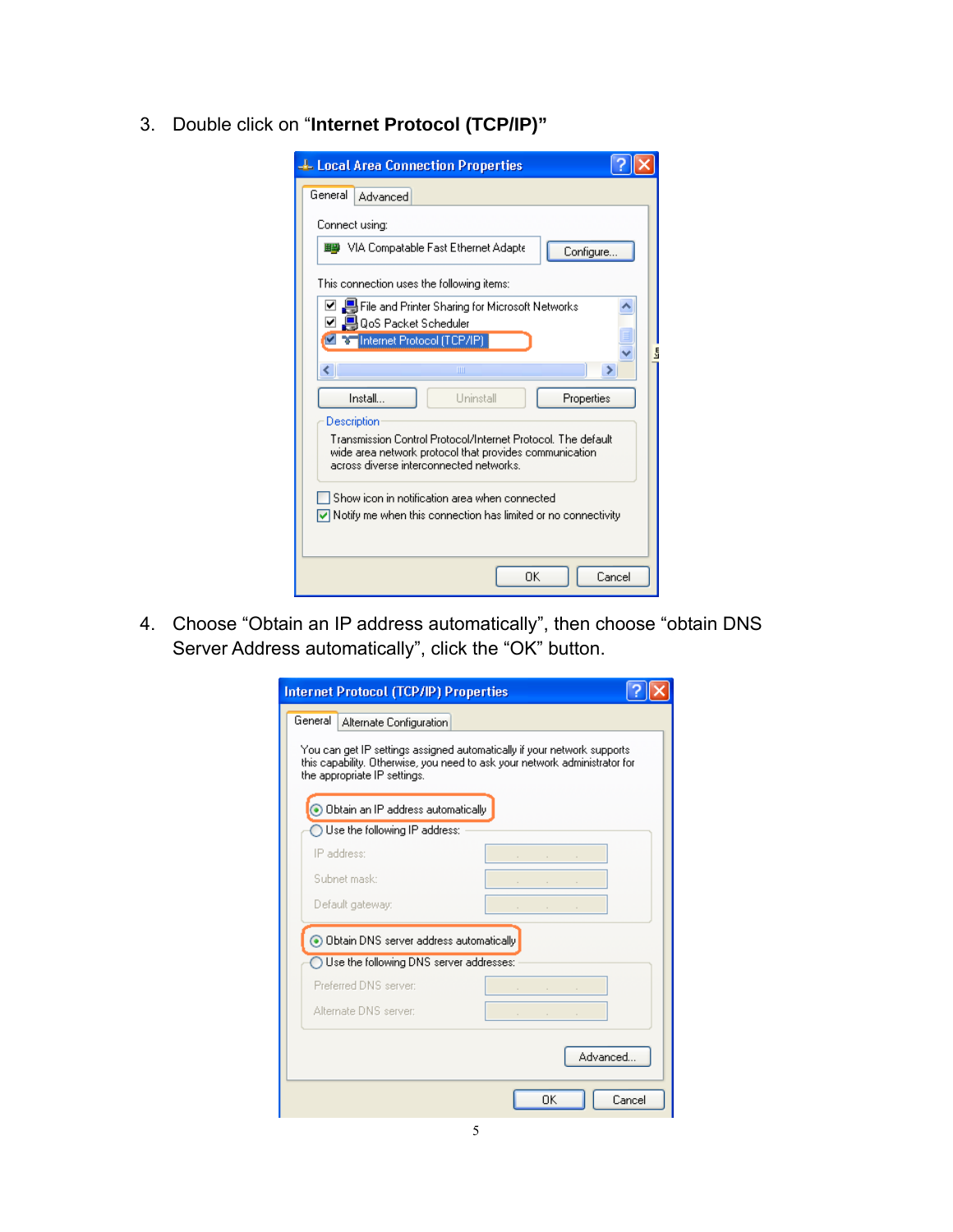#### **Installation on a Windows Vista or Windows 7 system**

1. Click on "start", then select "Control Panel", then select "Network and Internet", and then you should see "local Area Connection". Right click "Local Area Connection", and then choose "Properties".



2. Double click on "Internet Protocol Version4 (TCP/IPv4)".

| Connect using:                                                                                                        |           |            |
|-----------------------------------------------------------------------------------------------------------------------|-----------|------------|
| Generic                                                                                                               |           |            |
|                                                                                                                       |           | Configure. |
| This connection uses the following items:                                                                             |           |            |
| <b>Client for Microsoft Networks</b>                                                                                  |           |            |
| O <b>S</b> QoS Packet Scheduler<br>File and Printer Sharing for Microsoft Networks                                    |           |            |
| A Internet Protocol Version 6 (TCP/IPv6)                                                                              |           |            |
| A Internet Protocol Version 4 (TCP/IPv4)                                                                              |           |            |
| Link-Layer Topology Discovery Mapper I/O Driver                                                                       |           |            |
| Link-Layer Topology Discovery Responder                                                                               |           |            |
|                                                                                                                       |           |            |
| Install                                                                                                               | Uninstall | Properties |
|                                                                                                                       |           |            |
| Description                                                                                                           |           |            |
| Transmission Control Protocol/Internet Protocol The default<br>wide area network protocol that provides communication |           |            |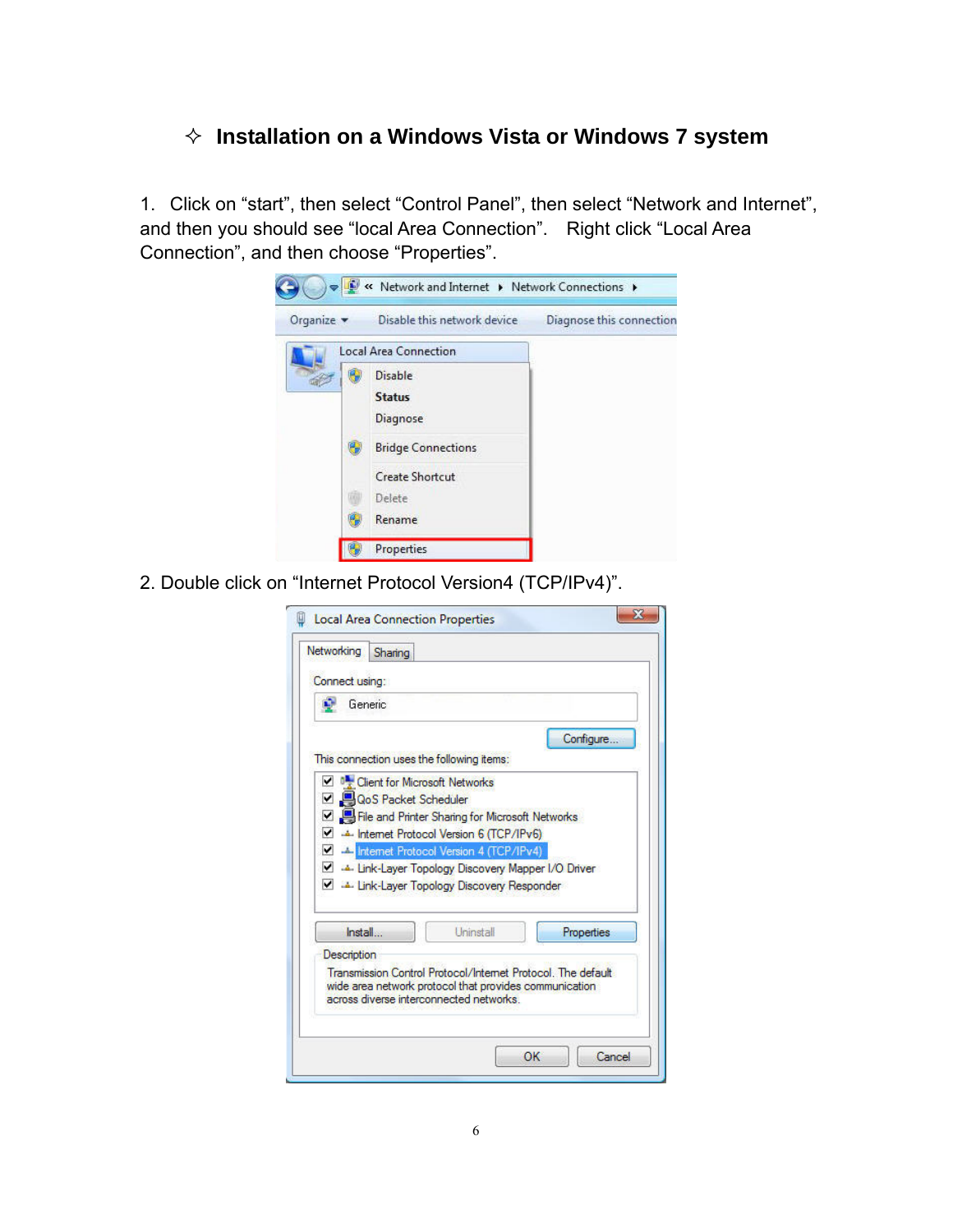3. Choose "Obtain an IP address automatically" then choose "Obtain DNS Server Address automatically", then click the "OK" button.

| <b>Internet Protocol Version 4 (TCP/IPv4) Properties</b><br>General<br>Alternate Configuration                                                                                        | х                             |
|---------------------------------------------------------------------------------------------------------------------------------------------------------------------------------------|-------------------------------|
| You can get IP settings assigned automatically if your network supports<br>this capability. Otherwise, you need to ask your network administrator<br>for the appropriate IP settings. |                               |
| O Obtain an IP address automatically                                                                                                                                                  |                               |
| Use the following IP address:                                                                                                                                                         |                               |
| IP address:                                                                                                                                                                           | The control of the control of |
| Subnet mask:                                                                                                                                                                          | the control of the con-       |
| Default gateway:                                                                                                                                                                      | the second control of the co- |
| O Obtain DNS server address automatically                                                                                                                                             |                               |
| Use the following DNS server addresses:                                                                                                                                               |                               |
| Preferred DNS server:                                                                                                                                                                 | the control of the control of |
| Alternate DNS server:                                                                                                                                                                 | THE R. P. LEWIS CO., LANSING. |
| Validate settings, if changed, upon exit                                                                                                                                              | Advanced                      |
|                                                                                                                                                                                       | Cancel<br>OK                  |

## **Step Three: Using the Setup Wizard**

1. Open a web browser.



Note: The default wireless IP address for the wireless router is **192.168.1.1**, the default **Subnet Mask is 255.255.255.0** 

2. Type "**http://192.168.1.1**" in the Address field of your web browser and press the "Enter" key. A User Name and Password dialog box will appear. The default User Name is "admin" and the default password is "admin", enter the user name and password then click the "OK" button.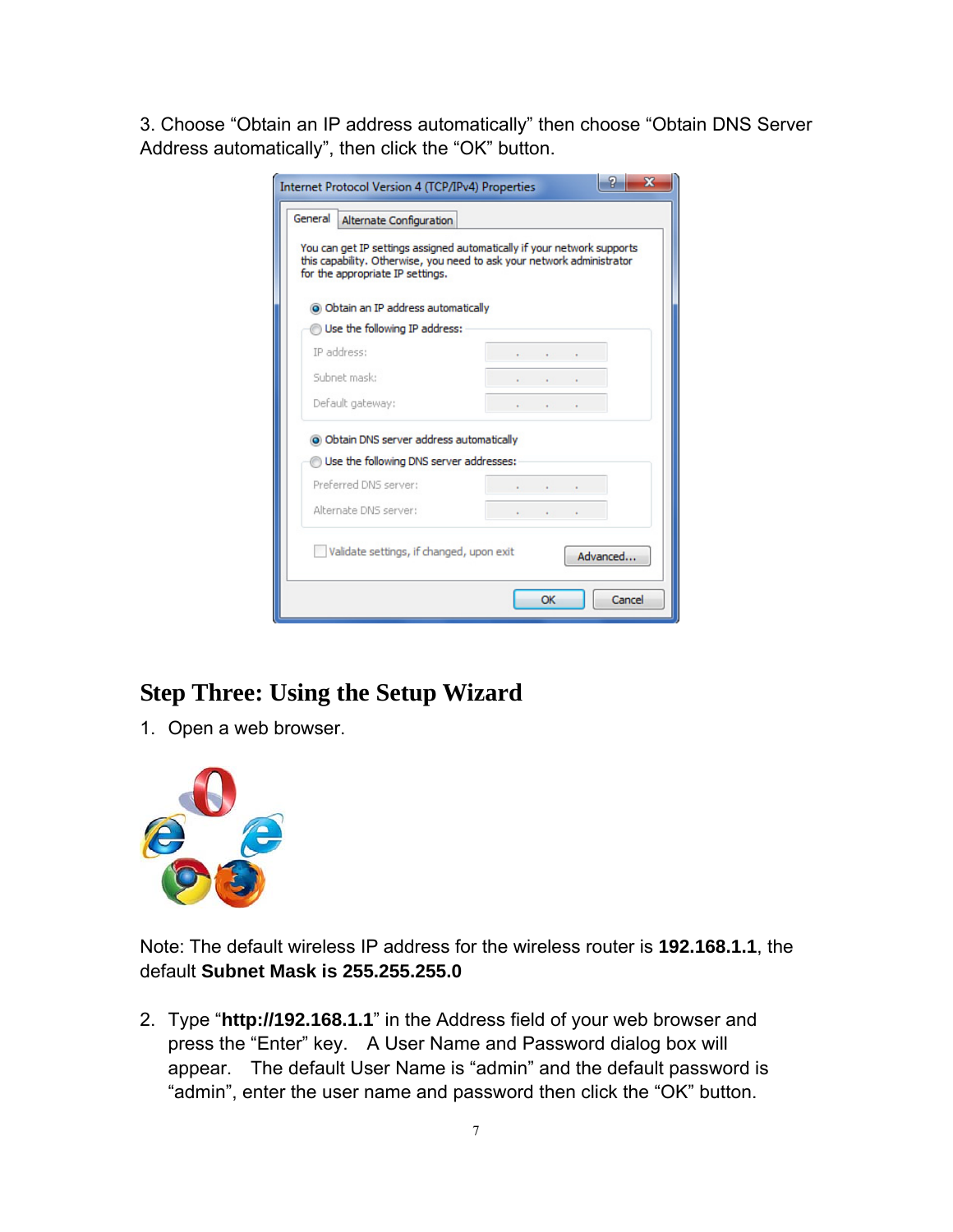| e http://192.168.1.1/                  |                                                                                                                                                                                                                                                                    | $\vee$ $\frac{1}{2}$ $\times$                                                                                                     | Live Search                | $\alpha$        |
|----------------------------------------|--------------------------------------------------------------------------------------------------------------------------------------------------------------------------------------------------------------------------------------------------------------------|-----------------------------------------------------------------------------------------------------------------------------------|----------------------------|-----------------|
| Edit View Favorites Tools Help<br>File |                                                                                                                                                                                                                                                                    |                                                                                                                                   |                            |                 |
| ☆<br>安<br>Connecting                   |                                                                                                                                                                                                                                                                    |                                                                                                                                   | 合, 同, ● · Page · O Tools · | »               |
| Waiting for http://192.168.1.1/        | <b>Connect to 192.168.1.1</b><br>The server 192.168.1.1 at 11N wireless router requires a<br>username and password.<br>Warning: This server is requesting that your username and<br>without a secure connection).<br><b>B</b> admin<br>User name:<br>Password:<br> | [?]X<br>password be sent in an insecure manner (basic authentication<br>v<br>Remember my password<br>OK<br>Cancel<br><b>First</b> | nternet                    | $\sim$<br>4100% |

3. After a successful login, the router setting Wizard will appear, click the "Next" button.

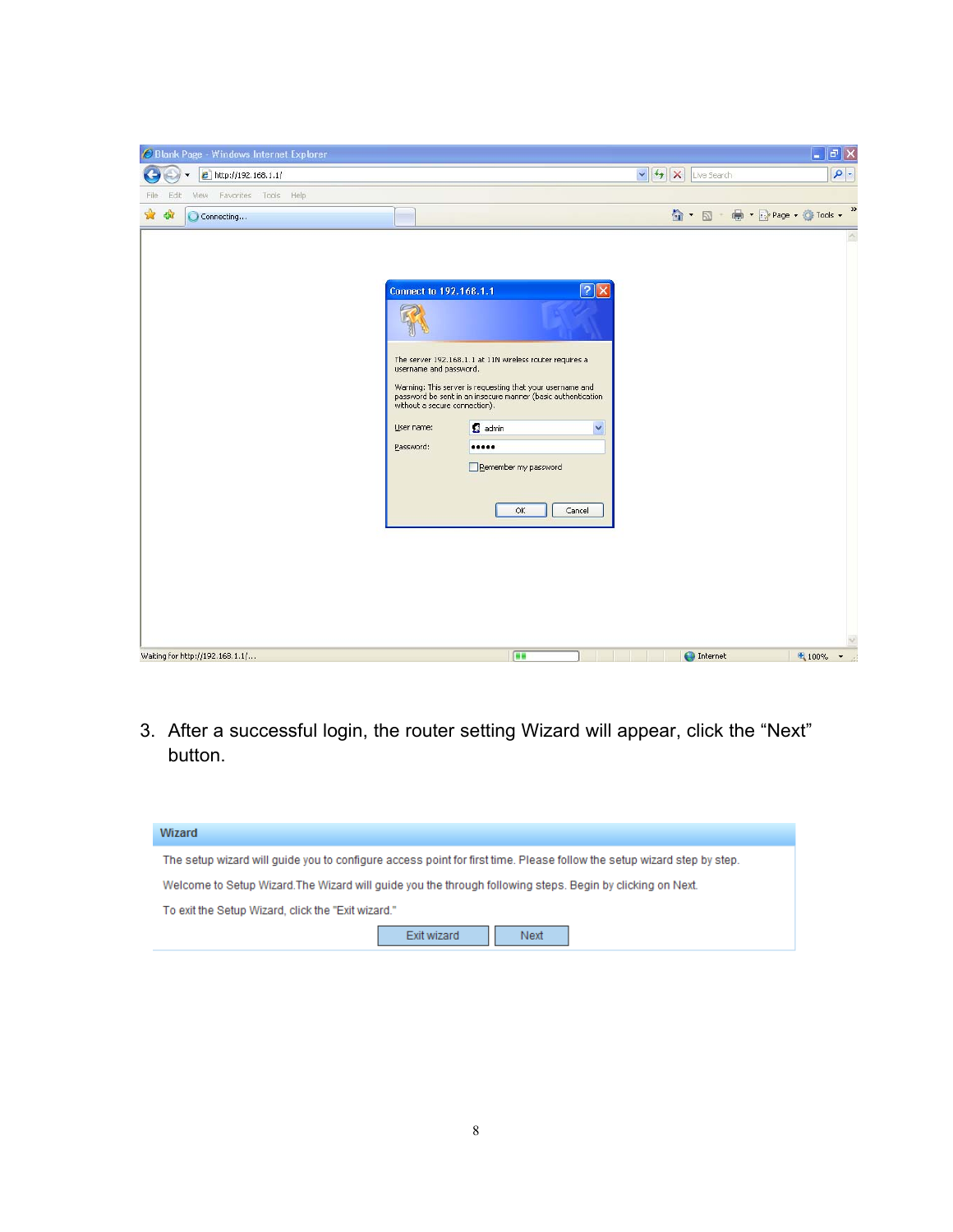4. Determine which of the three listed ISP access methods is used by your internet service provider.

| Wizard                                                                                              |
|-----------------------------------------------------------------------------------------------------|
| The router supports three popular means of access, please choose according to their own situation.  |
| Ethernet broadband, Internet service providers a fixed IP address (static IP).                      |
| Ethernet broadband, service provider automatically obtain IP from the network address (dynamic IP). |
| Virtual dial-up ADSL (PPPoE).<br>$\left( \bullet \right)$                                           |
| (Do not include '-' or ':' or all '0' show disable the MAC address clone.                           |
| Use PC MAC<br>Reset                                                                                 |
| 000000000000<br>MAC Address:                                                                        |
| Next<br><b>Back</b>                                                                                 |

5. Select the Internet Parameter choice, and click the "Next" button.

If you chose **Static IP**:

If your broadband internet service provider assigned you a fixed IP address, enter the Server IP Address, Subnet Mask and DNS parameters provided by your broadband internet service provider. Click the "Next" button.

| Wizard           |                                                                                                                                                                                                                                                          |
|------------------|----------------------------------------------------------------------------------------------------------------------------------------------------------------------------------------------------------------------------------------------------------|
| operator.        | Ethernet broadband services you request, and have a fixed IP address, Internet service providers will provide you with some<br>basic network parameters, please fill in the corresponding box. If you forget or do not know, please consult your network |
| IP Address:      |                                                                                                                                                                                                                                                          |
| Subnet mask:     |                                                                                                                                                                                                                                                          |
| Default Gateway: |                                                                                                                                                                                                                                                          |
| Preferred DNS:   |                                                                                                                                                                                                                                                          |
|                  | Next<br><b>Back</b>                                                                                                                                                                                                                                      |

#### If you chose **Dynamic IP**:

If your broadband internet service provider delivers a dynamically assigned IP address, the wireless router can automatically obtain the IP address from your broadband internet service provider. Click the "Next" button.

| Wizard                          |             |      |  |
|---------------------------------|-------------|------|--|
| Automatically obtain IP address |             |      |  |
|                                 | <b>Back</b> | Next |  |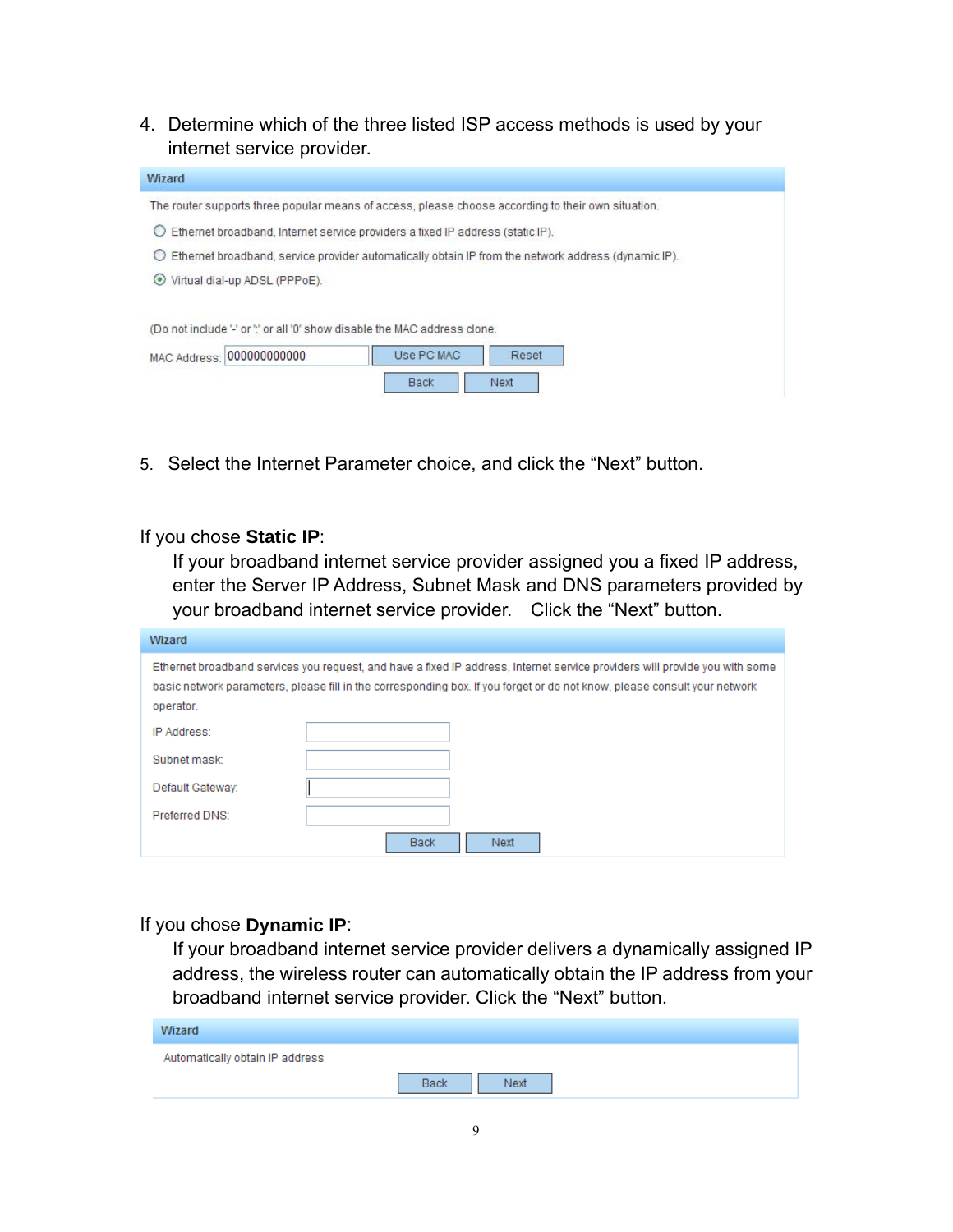#### If you chose **ADSL Virtual dial-up**:

If your broadband internet service provider delivers a PPPoE dial-up / virtual dial-up service compatible with ADSL and Residential broadband Internet access, type in the "Account" name and "Password" provided by your broadband internet service provider. Click the "Next" button.

| You apply for ADSL virtual dial-up service, Internet service providers will provide you with online account and password, |                                                                                                           |  |  |  |
|---------------------------------------------------------------------------------------------------------------------------|-----------------------------------------------------------------------------------------------------------|--|--|--|
|                                                                                                                           | please fill in the corresponding box. If you forget or do not know, please consult your network operator. |  |  |  |
| Account:                                                                                                                  | adsluser                                                                                                  |  |  |  |
| Password:                                                                                                                 |                                                                                                           |  |  |  |

6. Set the wireless parameters:

**SSID:** Names the wireless router so it can be identified by devices that access it. The name can contain letters and numbers. **Channel**: Choose the wireless channel you wish to use. **Wireless Encryption**: Choose the type of encryption you wish to use. **Wireless Password**: Choose a password for your wireless network. You will need to know the password to access your wireless router.

| Wizard               |                                                                                     |
|----------------------|-------------------------------------------------------------------------------------|
|                      | This page of the wizard to set the basic parameters of the wireless network router. |
| SSID:                | wirless 11n                                                                         |
| Channel:             | 9<br>$\checkmark$                                                                   |
| Wireless Encryption: | Encryption (WPA) V                                                                  |
| Wireless Password:   |                                                                                     |
|                      | <b>Back</b><br>Finished                                                             |

Click "Finished", and Wait 30 seconds for the configuration to complete.

| Change setting successfully! |  |  |                                                        |  |  |
|------------------------------|--|--|--------------------------------------------------------|--|--|
|                              |  |  | Do not turn off or reboot the Device during this time. |  |  |
| Please wait 28 seconds       |  |  |                                                        |  |  |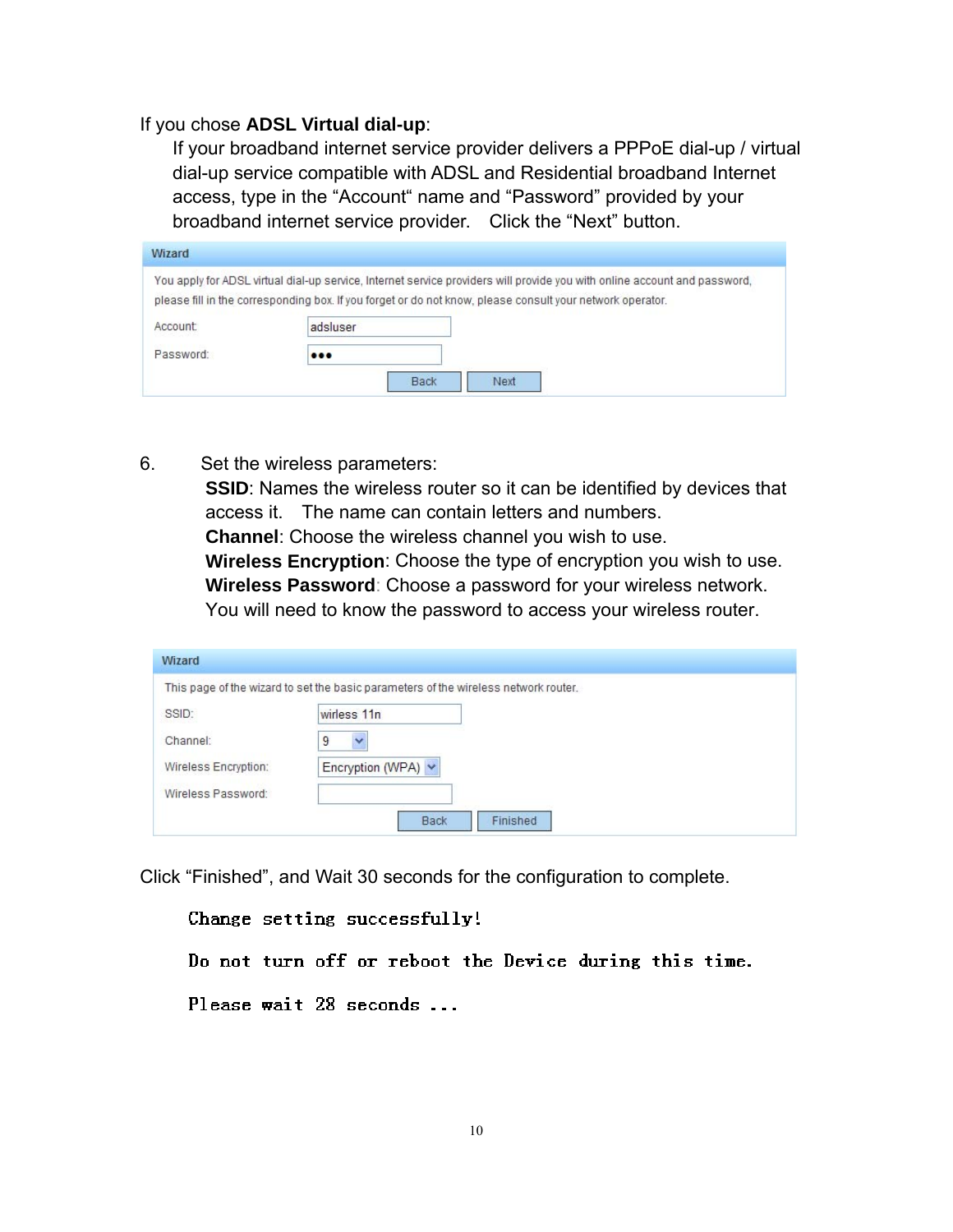## **Step Four: Wireless Settings in Windows**

If you need to set up a computer to access the wireless router, make sure the computer has an internal or external wireless adapter. Make sure the wireless adapter drivers have been installed on the computer. If you have a Windows XP operating system, follow the steps below, otherwise, use the steps as a guideline for your other operating system.

1. Right click on "My Network Places" and choose "Properties".



2. Select "Wireless Network Connection", then right-click, and choose "View Available Wireless Networks".

| Wireless Network Connection             |  |  |  |  |
|-----------------------------------------|--|--|--|--|
| Disable                                 |  |  |  |  |
| <b>View Available Wireless Networks</b> |  |  |  |  |
| Status<br>Repair                        |  |  |  |  |
| <b>Bridge Connections</b>               |  |  |  |  |
| Create Shortcut<br>Delete               |  |  |  |  |
| Rename                                  |  |  |  |  |
| Properties                              |  |  |  |  |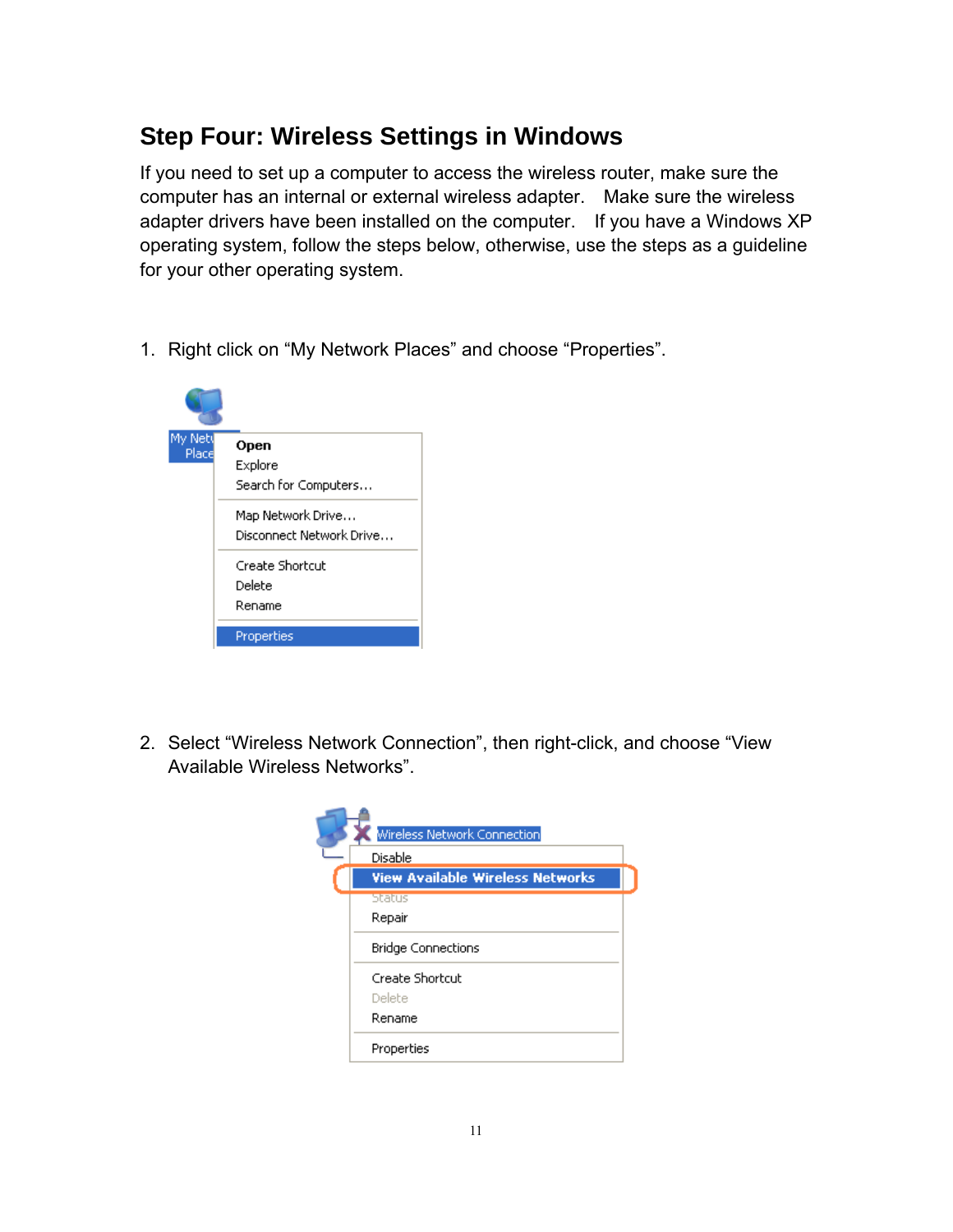3. Click on "Refresh Network List", then choose a router name (SSID) from the list of wireless network by double clicking on the name.

| <b>Wireless Network Connection</b>                      |                                                                                                          |  |  |  |
|---------------------------------------------------------|----------------------------------------------------------------------------------------------------------|--|--|--|
| <b>Network Tasks</b>                                    | Choose a wireless network                                                                                |  |  |  |
| Refresh network list                                    | Click an item in the list below to connect to a wireless network in range or to get more<br>information. |  |  |  |
| Set up a wireless network<br>for a home or small office | <b>Limited or no</b><br>CEO _FE4CEO<br>((O))<br>connectivity<br>allll<br>Unsecured wireless network      |  |  |  |
| <b>Related Tasks</b>                                    | You are currently connected to this network. To disconnect from this<br>network, click Disconnect.       |  |  |  |
| (i) Learn about wireless<br>networking                  |                                                                                                          |  |  |  |
| Change the order of<br>۲Ż<br>preferred networks         | 12345<br>$(\textcircled$                                                                                 |  |  |  |
| Change advanced                                         | <b>b</b> ool<br>Security-enabled wireless network (WPA2)                                                 |  |  |  |
| settings                                                | Ϊij<br>(2)                                                                                               |  |  |  |
|                                                         | uOOo<br>Unsecured wireless network                                                                       |  |  |  |
|                                                         | 1repair.net<br>$((\varphi))$                                                                             |  |  |  |
|                                                         | ooOU<br>Security-enabled wireless network                                                                |  |  |  |
|                                                         | <b>1repair</b><br>$n_{\rm m}$                                                                            |  |  |  |
|                                                         | Disconnect                                                                                               |  |  |  |

4. A dialog box requesting the "wireless parameters" password" will be displayed, enter the password and click "Connect"

| (e)) Wireless Network Connection                                                                                   |                                                                                                                                                                                                                                                   |  |  |  |
|--------------------------------------------------------------------------------------------------------------------|---------------------------------------------------------------------------------------------------------------------------------------------------------------------------------------------------------------------------------------------------|--|--|--|
| <b>Network Tasks</b>                                                                                               | Choose a wireless network                                                                                                                                                                                                                         |  |  |  |
| Refresh network list                                                                                               | Click an item in the list below to connect to a wireless network in range or to get more<br>information.                                                                                                                                          |  |  |  |
| Set up a wireless network<br>for a home or small office                                                            | <b>Wireless Network Connection</b>                                                                                                                                                                                                                |  |  |  |
| <b>Related Tasks</b><br><i>i</i> ) Learn about wireless<br>networking<br>Change the order of<br>preferred networks | The network '12345' requires a network key (also called a WEP key or WPA key). A network<br>key helps prevent unknown intruders from connecting to this network.<br>Type the key, and then click Connect.<br>Network key:<br>Confirm network key: |  |  |  |
| Change advanced<br>settings                                                                                        | Cancel<br>Connect<br><b>B</b> becurity-enabled wireless network (WPAZ)<br>الأتالاتات<br>To connect to this network, click Connect. You might need to enter<br>additional information.<br>≣                                                        |  |  |  |
|                                                                                                                    | Connect                                                                                                                                                                                                                                           |  |  |  |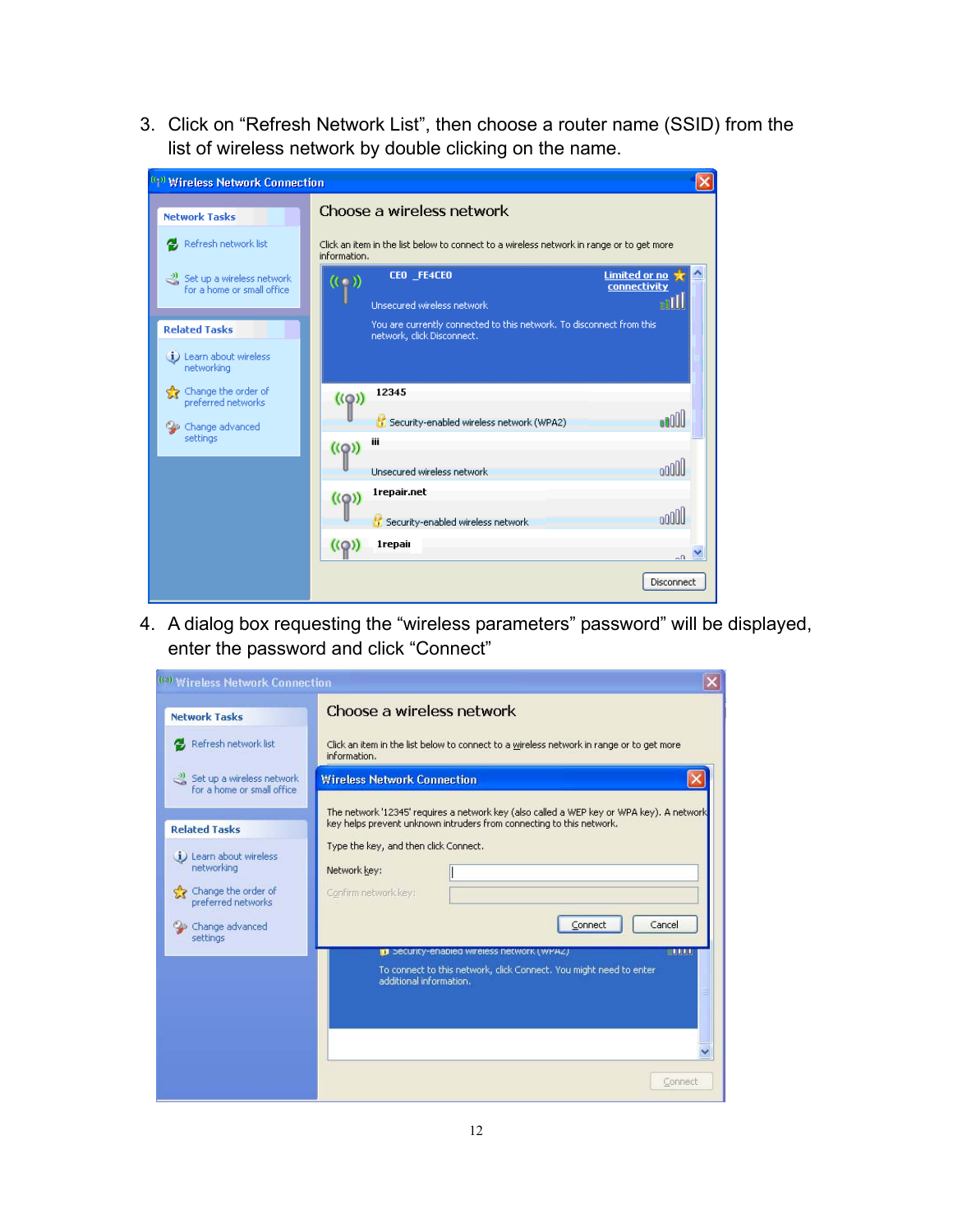## **WI-FI Protected Setup**(**WPS**)

A "WPS" button is provided on the wireless router that allows push-button security setup with other client Wi-Fi devices that support WPS. Some wireless adapters provide an external WPS button for setting up Wi-Fi Protected Setup. Some devices may have a menu selection instead of a push-button for WPS setup.

The following steps are used to set up Wi-Fi Protected Setup security:

- 1. Install the wireless adapter(s) and driver(s) to be used with the router
- 2. Enable the wireless adapter.
- 3. Enable router to use the WPS function.
- 4. Press and hold down the WPS button on the router about 3-5 seconds until the "WPS" light starts to blink, then release the button.
- 5. Press and hold down each wireless adapter "WPS" button for 3-5 seconds until the WPS status tray displays "Start to Search AP", then release the button.
- 6. The wireless router "WPS" status LED should light solid indicating that is has connected to the access point.

### **Factory Reset**:

**If you forget the login user name and password and cannot access the router configuration interface, you can reset the router to the factory default settings using the following procedure:** 

While the unit is powered on, use a toothpick or sharp object to hold down the recessed "RESET" button for 10 seconds, then release. Wait for the router to reboot. All router settings will be set tot the factory default values.

#### $\mathbf{D}$

Note: After a reset, the router's configuration parameters will be cleared and restored to the factory default setting.

To reduce exposure to radio frequency emissions, the wireless router should be kept at least 20 cm away from people.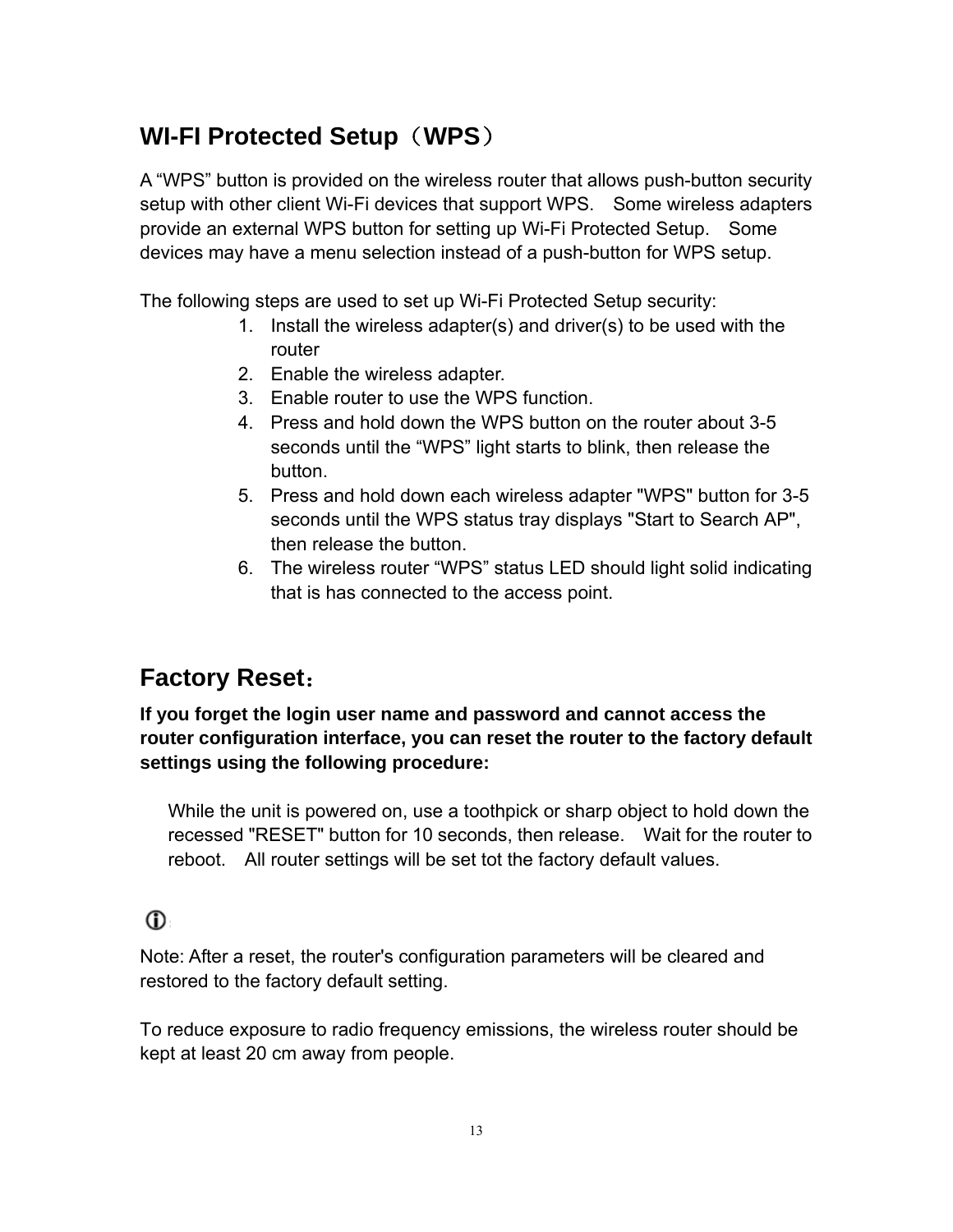## **Helpful Hints:**

#### **The computer or Wi-Fi device searches, but cannot connect to the wireless router.**

- 1) Make sure you are connecting to the correct SSID.
- 2) Make sure the wireless signal strength is adequate. If the signal strength is low, adjust the location of the wireless router or move the access point closer to it.
- 3) Try refreshing the wireless network list, then re-connect to the wireless network.
- 4) Follow the laptop or wireless network card manufacturer recommendations regarding the Wi-Fi parameter settings for connecting to a wireless LAN.
- 5) Re-boot the computer, or power-down and re-start wireless adapter.

#### **If still cannot connect, please complete a factory reset of the router, then try connecting again.**

#### **The computer is unable to search for a Wi-Fi signal.**

- 1) Please check whether the wireless function has been enabled on your computer or Wi-Fi device..
- 2) Please check whether the wireless adapter driver has been installed successfully, if necessary, re-install the driver.
- 3) Please check that the router's wireless function has been enabled and is allowing the "SSID" to be broadcast.
- 4) Please check that the wireless service on your computer is turned on. Example: (Windows XP) Right click on "my computer", then choose "manage", then choose "Services and Applications", then choose "services". Search the list for "wireless Zero configuration", select it then Confirm "wireless Zero configuration" "startup type" is set to "Automatic".
- 5) Let Windows manage the wireless service. Example: (Windows XP) Right click on "My Network Places", then choose "wireless network connection", then select "let Windows to configure my wireless network settings" and click the "OK" button.

**If you still cannot connect to the wireless network, try a second wireless adapter. If the second wireless adapter cannot connect, please complete a factory reset of the router, then try connecting again.**